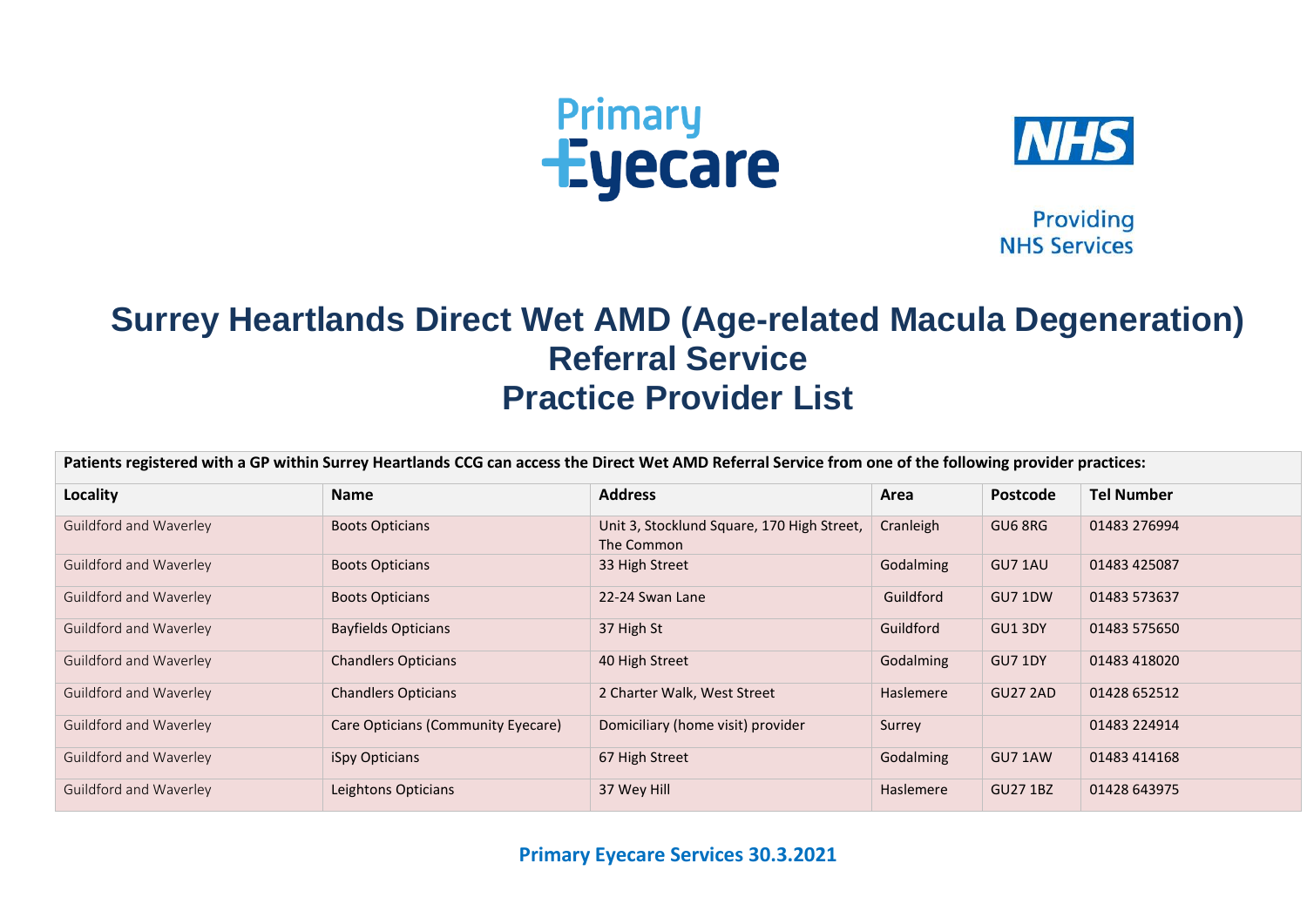| Guildford and Waverley        | <b>Mathesons Optometrists</b>        | 3 Victoria Terrace, 1 Crossways Road | Grayshott                | <b>GU26 6HF</b> | 01428 606069  |  |
|-------------------------------|--------------------------------------|--------------------------------------|--------------------------|-----------------|---------------|--|
| <b>Guildford and Waverley</b> | <b>Nicklins</b>                      | 214-216 High St                      | Guildford                | GU1 3JB         | 01483 561256  |  |
| Guildford and Waverley        | The Optical Centre                   | 5 The Parade Wharf Road              | Ash Vale                 | <b>GU12 5AZ</b> | 01252 314332  |  |
| Guildford and Waverley        | <b>Specsavers Opticians</b>          | 104 High Street                      | Cranleigh                | GU6 8AJ         | 01483 278200  |  |
| Guildford and Waverley        | <b>Specsavers Opticians</b>          | 23 Friary Street                     | Guildford                | GU1 4EH         | 01483 452225  |  |
| <b>Surrey Downs</b>           | Ashtead Eye Clinic                   | 31-33 The Street                     | Ashtead                  | KT21 1AA        | 01372 274348  |  |
| <b>Surrey Downs</b>           | <b>Banstead Opticians</b>            | 157 High Street                      | Banstead,                | SM7 2NT         | 01737 850349  |  |
| <b>Surrey Downs</b>           | <b>Boots Opticians</b>               | 83 High Street                       | Dorking                  | RH4 1AW         | 01306 882176  |  |
| <b>Surrey Downs</b>           | <b>Boots Opticians</b>               | 57 The Mall, Ashley Centre           | Epsom                    | <b>KT18 5DB</b> | 01372 747605  |  |
| <b>Surrey Downs</b>           | <b>Boots Opticians</b>               | 1 Swan Shopping Centre, High Street  | Leatherhead              | KT22 8AH        | 01372 379396  |  |
| <b>Surrey Downs</b>           | <b>Boots Sutton</b>                  | 109-111 High St                      | Sutton                   | <b>SM1 1JG</b>  | 020 8661 9488 |  |
| <b>Surrey Downs</b>           | The Optical Studio                   | 62 High Street                       | Dorking                  | RH4 1AY         | 01306 875201  |  |
| <b>Surrey Downs</b>           | Eye-Care Opticians @Banstead Village | 20 High Street                       | Banstead                 | SM7 2LJ         | 01737 353225  |  |
| <b>Surrey Downs</b>           | Haig-Brown Optometrists              | Fair Oak, Portsmouth Road            | Esher                    | KT10 9PJ        | 01372 466762  |  |
| <b>Surrey Downs</b>           | Houghton White Optometrists          | 68 High Street                       | Ewell                    | KT17 1RL        | 020 8393 7711 |  |
| <b>Surrey Downs</b>           | Leightons Opticians                  | 9 Oakdene Parade                     | Cobham                   | <b>KT11 2BH</b> | 01932 867890  |  |
| <b>Surrey Downs</b>           | Leightons Opticians                  | 88 High Street                       | Epsom                    | <b>KT19 8BJ</b> | 01372 722300  |  |
| <b>Surrey Downs</b>           | Leightons Opticians                  | 10 High Street                       | Sutton                   | SM1 1HN         | 020 8642 2798 |  |
| <b>Surrey Downs</b>           | Nethercott Opticians                 | 6 Station Road                       | Tadworth                 | KT20 5AF        | 01737 813600  |  |
| <b>Surrey Downs</b>           | <b>Specsavers Opticians</b>          | 110 High Street                      | Dorking                  | RH4 1BA         | 01306 745350  |  |
| <b>Surrey Downs</b>           | <b>Specsavers Opticians</b>          | 22/28 High Street                    | Epsom                    | KT19 8AH        | 01372 744 250 |  |
| <b>Surrey Downs</b>           | <b>Specsavers Opticians</b>          | 23 Friary Street                     | Guildford                | GU1 4EH         | 01483 452225  |  |
| <b>Surrey Downs</b>           | <b>Specsavers Opticians</b>          | 56-58 Clarence St                    | Kingston-<br>upon-Thames | KT1 1NP         | 020 8974 6677 |  |

**Primary Eyecare Services 30.3.2021**